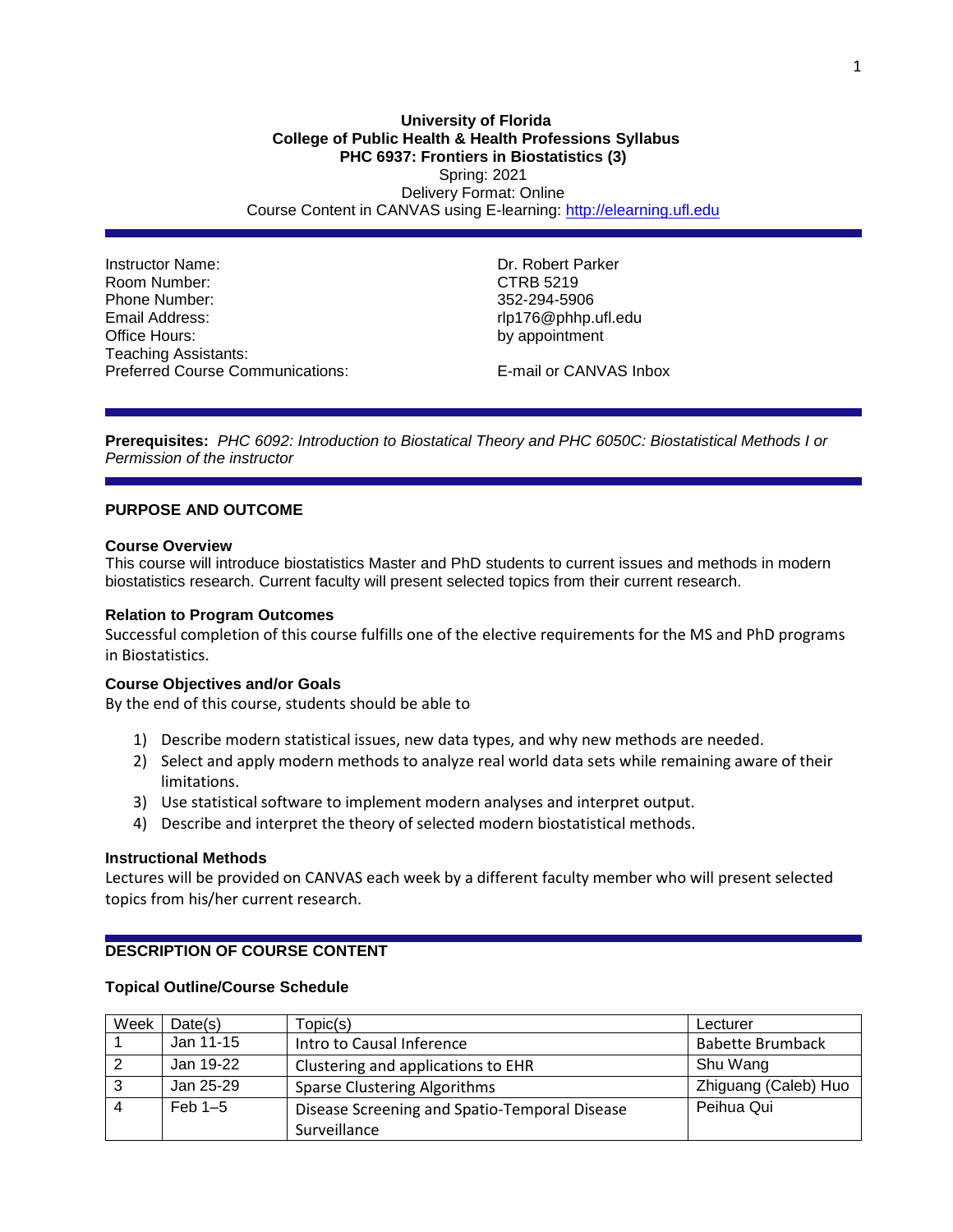| Week           | Date(s)       | Topic(s)                                                          | Lecturer      |  |  |
|----------------|---------------|-------------------------------------------------------------------|---------------|--|--|
| 5              | Feb 8-12      | Introduction to Privacy-preserved Data Collection and             | Sam Wu        |  |  |
|                |               | Analysis                                                          |               |  |  |
| 6              | Feb 15-19     | <b>Statistical Classification</b>                                 | Subharup Guha |  |  |
| $\overline{7}$ | Feb 22-26     | Microbiome Data Modeling and Joint Modeling of                    | Zhigang Li    |  |  |
|                |               | Longitudinal and Survival data                                    |               |  |  |
| 8              | Mar 1-5       | <b>Special Topics in Survival Analysis</b>                        | Somnath Datta |  |  |
| 9              | Mar 8-12      | Introduction to Omics Data                                        | Susmita Datta |  |  |
| 10             | Mar 15-19     | <b>Statistical Genomics</b>                                       | Rhonda Bacher |  |  |
| 11             | Mar 22-26     | <b>Statistical Genomics</b>                                       | Rhonda Bacher |  |  |
| 12             | Mar 29- Apr 2 | Adaptive Designs and Interim Analysis in Clinical Trials          | John Kairalla |  |  |
| 13             | Apr 5-9       | Design and analysis of vaccine trials with cluster                | Ira Longini   |  |  |
|                |               | randomized designs                                                |               |  |  |
| 14             | Apr 12-16     | <b>Test Negative Designs</b>                                      | Natalie Dean  |  |  |
| 15             | Apr 19-21     | Modeling Transmission of Infectious Diseases with<br>Missing Data | Yang Yang     |  |  |

## **Course Materials and Technology**

Course information, readings, assignments, and grades are available on CANVAS at [http://elearning.ufl.edu.](http://elearning.ufl.edu/) You must have a Gatorlink account to log on. Students must also have access to a computer that can run R 3.4 or higher.

For technical support for this class, please contact the UF Help Desk at:

- [Learning-support@ufl.edu](file:///C:/Users/hackg/Desktop/Learning-support@ufl.edu)
- (352) 392-HELP select option 2
- <https://lss.at.ufl.edu/help.shtml>

## **ACADEMIC REQUIREMENTS AND GRADING**

## **Assignments**

- Discussions: There will be weekly graded discussions through CANVAS for each students to provide a summary of what he/she learned along with at least one question regarding the topic from that week. Although responses to other posts are not required, we encourage students to continue exploring the topics introduced each week through discussions with each other. Discussions are graded as successful or unsuccessful. A successful post will be approximately 250 words and include at least one question about the current lecture topic. One drop grade will be provided. No late submissions will be accepted without prior approval from the instructor.
- Homework: Each week a small homework set or a critical review of a paper related the lectures will be assigned in CANVAS. Examples of typical assignment problems will ask students to use R or other statistical software to analyze data, interpret statistical output, apply new definitions, compare and contrast methods, or derive results discussed during the lectures. Assignments are due the Thursday following the week of lectures. The homeworks are graded for accuracy. Solutions will be posted the Friday after the assignment is due. No late assignments will be accepted, but one drop will be provided.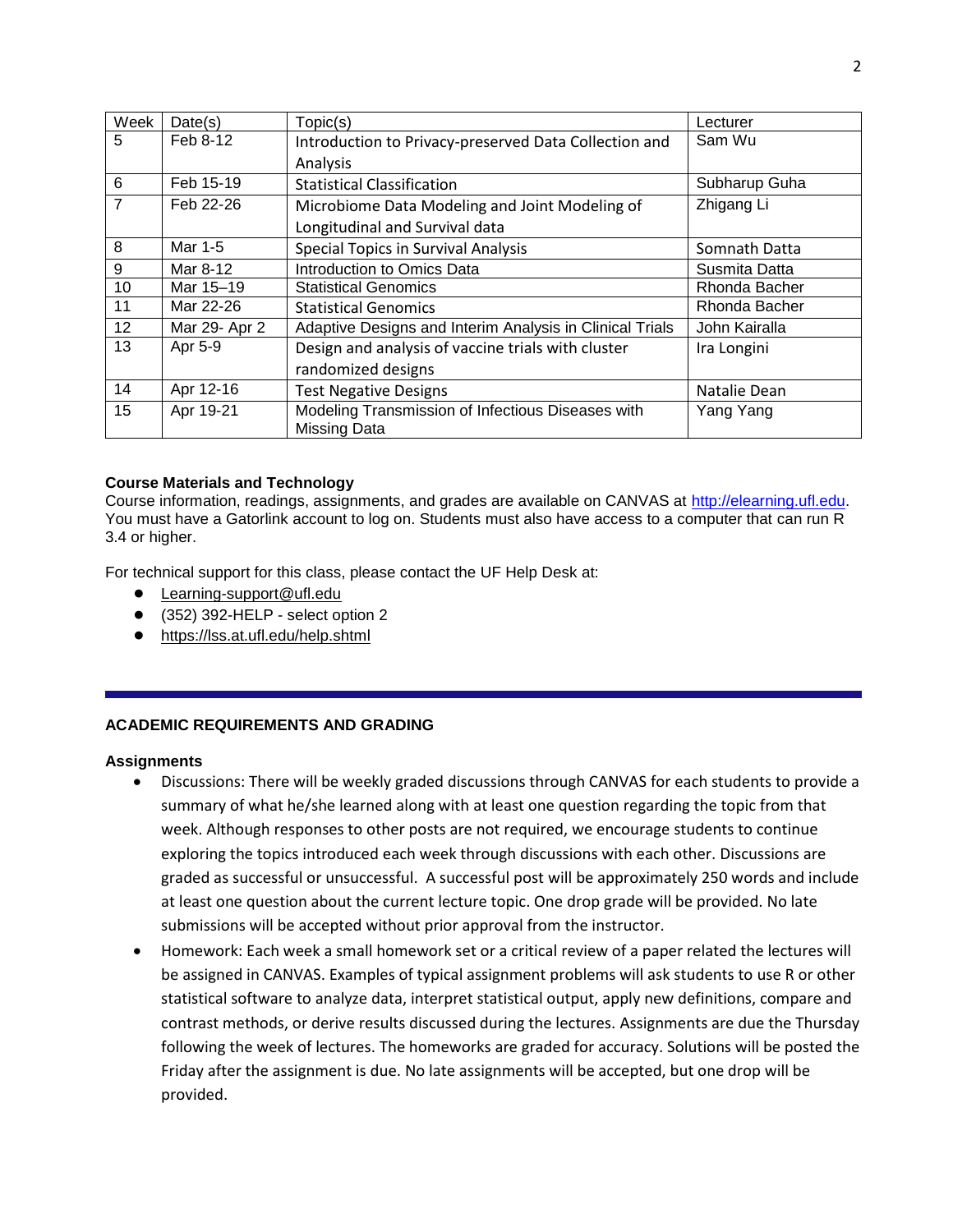#### **Grading**

| Requirement                      | % of final grade |  |  |  |  |
|----------------------------------|------------------|--|--|--|--|
| Discussions $(15, -2.67\%$ each) | 40%              |  |  |  |  |
| Homeworks $(13, -5.45\%$ each)   | 60%              |  |  |  |  |

Point system used (i.e., how do course points translate into letter grades).

#### **Example:**

| <b>Points</b>   | $93 -$         | $90-$ | $87 -$         | 83- | 80- | 77-          | 73-             | 70-    | $67 -$ | 63- | 60- | <b>Below</b> |
|-----------------|----------------|-------|----------------|-----|-----|--------------|-----------------|--------|--------|-----|-----|--------------|
| earned          | 100            | 92    | 89             | 86  | 82  | 70           | 76              | 70     | 69     | 66  | 62  | 60           |
| Letter<br>Grade | $\overline{A}$ |       | B <sub>1</sub> | ٥   | B.  | $\sim$<br>v- | $\sqrt{2}$<br>ັ | $\sim$ | レ+     | ┕   | – ∪ | ▃            |

Please be aware that a C- is not an acceptable grade for graduate students. The GPA for graduate students must be 3.0. in all 5000 level courses and above to graduate. A grade of C counts toward a graduate degree only if a sufficient number of credits in courses numbered 5000 or higher have been earned with a B+ or higher. In addition, the Bachelor of Health Science Program does not use C- grades.

| ∟etter        |     | А-   | B+   | В                | B-   | C+   | ◠               | $\bullet$ | D+               | ◡               | -ש   |     | <b>WF</b> |     | NG  | -S  |
|---------------|-----|------|------|------------------|------|------|-----------------|-----------|------------------|-----------------|------|-----|-----------|-----|-----|-----|
| Grade         |     |      |      |                  |      |      |                 |           |                  |                 |      |     |           |     |     |     |
| Grade         | 4.0 | 3.67 | 3.33 | $\Omega$<br>.J.U | 2.67 | 2.33 | $\Omega$<br>z.u | .67       | .33 <sub>1</sub> | $\sim$<br>. . U | 0.67 | 0.0 | 0.0       | 0.0 | 0.0 | 0.0 |
| <b>Points</b> |     |      |      |                  |      |      |                 |           |                  |                 |      |     |           |     |     |     |

For greater detail on the meaning of letter grades and university policies related to them, see the Registrar's Grade Policy regulations at:

<http://catalog.ufl.edu/ugrad/current/regulations/info/grades.aspx>

#### **Policy Related to Make up Exams or Other Work**

Students are allowed to make up work ONLY as the result of excused absences consistent with the College policy. Work missed for excused absences will be accepted for full credit, but work missed for any other reason will receive a grade of zero.

Any requests for make-ups due to technical issues MUST be accompanied by the ticket number received from LSS when the problem was reported to them. The ticket number will document the time and date of the problem. You MUST e-mail me within 24 hours of the technical difficulty if you wish to request a make-up.

Excused absences must be consistent with university policies in the Graduate Catalog [\(http://gradcatalog.ufl.edu/content.php?catoid=10&navoid=2020#attendance\)](http://gradcatalog.ufl.edu/content.php?catoid=10&navoid=2020#attendance) and require appropriate documentation. Additional information can be found here: <https://catalog.ufl.edu/ugrad/current/regulations/info/attendance.aspx>

Please note all faculty are bound by the UF policy for excused absences. For information regarding the UF Attendance Policy see the Registrar website for additional details: <https://catalog.ufl.edu/ugrad/current/regulations/info/attendance.aspx>

**STUDENT EXPECTATIONS, ROLES, AND OPPORTUNITIES FOR INPUT**

**Expectations Regarding Course Behavior**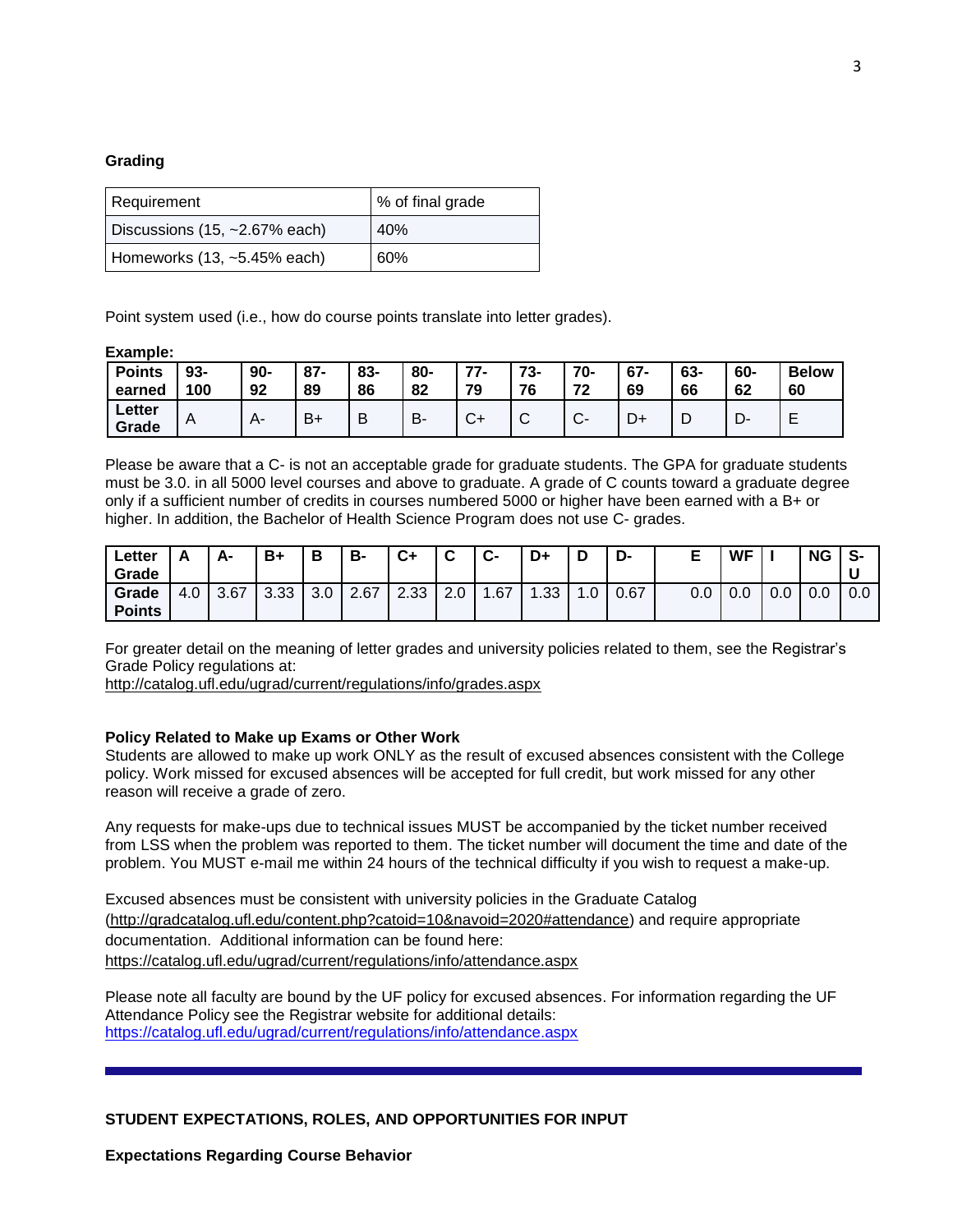Class attendance is mandatory. Excused absences follow the criteria of the UF Graduate Catalogue (e.g., illness, serious family emergency, military obligations, religious holidays), and should be communicated to the instructor prior to the missed class day when possible. Regardless of attendance, students are responsible for all material presented in class and meeting the scheduled due dates for class assignments. Finally, students should read the assigned readings prior to the class meetings, and be prepared to discuss the material for each session.

### **Communication Guidelines**

Questions about course material should be through e-mail or through the CANVAS Inbox.

#### **Academic Integrity**

Students are expected to act in accordance with the University of Florida policy on academic integrity. As a student at the University of Florida, you have committed yourself to uphold the Honor Code, which includes the following pledge:

#### "**We, the members of the University of Florida community, pledge to hold ourselves and our peers to the highest standards of honesty and integrity**."

You are expected to exhibit behavior consistent with this commitment to the UF academic community, and on all work submitted for credit at the University of Florida, the following pledge is either required or implied:

### **"On my honor, I have neither given nor received unauthorized aid in doing this assignment."**

It is your individual responsibility to know and comply with all university policies and procedures regarding academic integrity and the Student Honor Code. Violations of the Honor Code at the University of Florida will not be tolerated. Violations will be reported to the Dean of Students Office for consideration of disciplinary action. For additional information regarding Academic Integrity, please see Student Conduct and Honor Code or the Graduate Student Website for additional details:

<https://www.dso.ufl.edu/sccr/process/student-conduct-honor-code/> <http://gradschool.ufl.edu/students/introduction.html>

Please remember cheating, lying, misrepresentation, or plagiarism in any form is unacceptable and inexcusable behavior.

#### **Online Faculty Course Evaluation Process**

Students are expected to provide professional and respectful feedback on the quality of instruction in this course by completing course evaluations online via GatorEvals. Guidance on how to give feedback in a professional and respectful manner is available at<https://gatorevals.aa.ufl.edu/students/> . Students will be notified when the evaluation period opens, and can complete evaluations through the email they receive from GatorEvals, in their Canvas course menu under GatorEvals, or via [https://ufl.bluera.com/ufl/.](https://ufl.bluera.com/ufl/) Summaries of course evaluation results are available to students at [https://gatorevals.aa.ufl.edu/public-results/.](https://gatorevals.aa.ufl.edu/public-results/)

## **SUPPORT SERVICES**

#### **Accommodations for Students with Disabilities**

If you require classroom accommodation because of a disability, it is strongly recommended you register with the Dean of Students Office [http://www.dso.ufl.edu](http://www.dso.ufl.edu/) within the first week of class or as soon as you believe you might be eligible for accommodations. The Dean of Students Office will provide documentation of accommodations to you, which you must then give to me as the instructor of the course to receive accommodations. Please do this as soon as possible after you receive the letter. Students with disabilities should follow this procedure as early as possible in the semester. The College is committed to providing reasonable accommodations to assist students in their coursework.

#### **Counseling and Student Health**